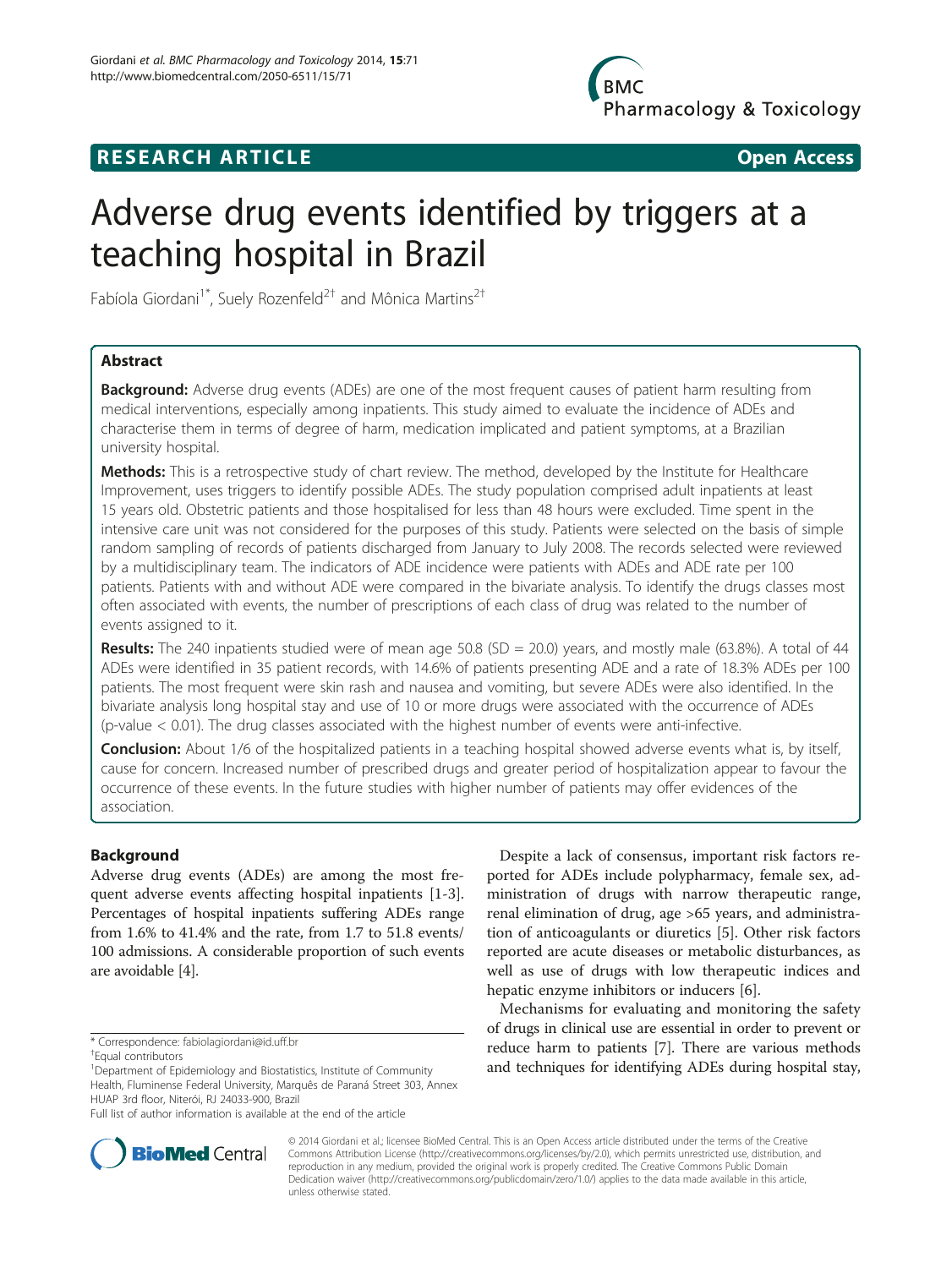including voluntary notification of cases, retrospective or prospective patient record review, and analysis of administrative data. An approach to identifying, quantifying and monitoring ADEs is to use triggers. These correspond to signs found during patient record review that may relate to adverse events [[8,9](#page-7-0)].

In Brazil this approach has been used in a few studies to identify events in general hospitals [[10\]](#page-7-0) and special units [\[11,12\]](#page-7-0).

Accordingly, the trigger method was used in this study to evaluate the incidence of ADE and characterise them in terms of degree of harm, medication implicated and patient symptoms, at a Brazilian university hospital.

# Methods

# Study design and population

This is a retrospective study of chart review at a public teaching hospital in the west of Paraná State in southern Brazil. The 173-bed hospital offers care to acute patients in various specialities.

Ethical approval for the study was given by the Ethical Committee of the State University of West Paraná (039/ 2009-CEP).

The study population comprised adult patients at least 15 years old. Obstetric patients and those hospitalised for less than 48 hours were excluded. Time spent in the intensive care unit was not considered for the purposes of this study. Patients were selected on the basis of simple random sampling of records of patients discharged from January to July 2008 ( $n = 1302$ ). The parameters for calculating sample size were an estimated 15% of patients with ADEs, 95% confidence level and 10% desired absolute precision. Sample size calculation was 242.

Review of patient charts was performed with a tool developed by the Institute of Health Care Improvement (IHI) which consists of a set of triggers used to identify possible ADEs. The method is useful to measure the overall level of harm from medications in a health care organization. The trigger tool provides instructions for conducting a retrospective review of patient records. The records selected were reviewed to identify the presence of at least one of the 19 triggers proposed by the IHI [\[13\]](#page-7-0).

# Definition of ADE

ADE was defined as any injury occurring during the patient's drug therapy and resulting either from appropriate care, or from unsuitable or suboptimal care. The definition encompasses adverse drug reactions and medication errors [\[14\]](#page-7-0).

# Data collection

The patient record review and evaluation were performed after training with the data collection instruments and instruction manuals. The reviewers discussed the methods

and procedures intensively. The definitions of each trigger and possible associated ADEs were standardised. A pretest of patient records not included in the sample helped standardise the data collection procedures. In addition, the reviewers were instructed to record any ADE identified during hospitalisation, even if the event was not associated with any trigger or was present on patient admission.

Evaluation of the adverse events was conducted in three stages:

- In the first stage, the following information was extracted from the patient records: social and demographic data; drug prescriptions; and characteristics of the clinical and hospitalisation histories. The patient records were reviewed in the following order: laboratory results, drug prescriptions, and doctors' and nurses' clinical progress notes. Two reviewers (one pharmacy student and one medical student), working independently, evaluated each patient record. Divergences were resolved by a pharmacist with a background in public health.
- The second stage was performed by a nurse and a pharmacist and comprised in-depth review of the records containing triggers. Those where at least one of these reviewers identified an ADE were selected for evaluation in the next stage.
- In the third stage, we decided whether ADEs had occurred. The possible ADE was evaluated by the participants of the preceding stages, plus a clinician, in a face-to-face meeting.

Possible associations between events and suspect drugs were examined according to the drugs' properties [[15,16\]](#page-7-0), the patient's clinical condition and the time until the occurrence of the event. The Naranjo algorithm [[17](#page-7-0)] was applied to determine the strength of the causal relationship with the drugs used by the patient and implicated in the occurrence of each ADE. The total scores allowed us to classify the ADEs as doubtful  $(< 1)$ , possible (1–4), probable (5–8) or definite ( $\geq$  9).

The reviewers classified ADEs by degree of harm into five categories (E-I) [\[13\]](#page-7-0). The events were described using WHO Adverse Reaction Terminology (WHO-ART) [\[18\]](#page-7-0).

Further information on the method and techniques employed can be found in a previous publication [\[19](#page-7-0)].

# Study variables and statistical analysis

The outcome was the ADEs occurring during the hospital stay. The variables evaluated were: age in years; sex (female; male); type of admission (acute/emergency; elective); type of treatment (surgical; clinical); type of discharge (medical discharge; transfer; death); treatment in intensive care unit (yes; no); length of stay in days, cut-off point by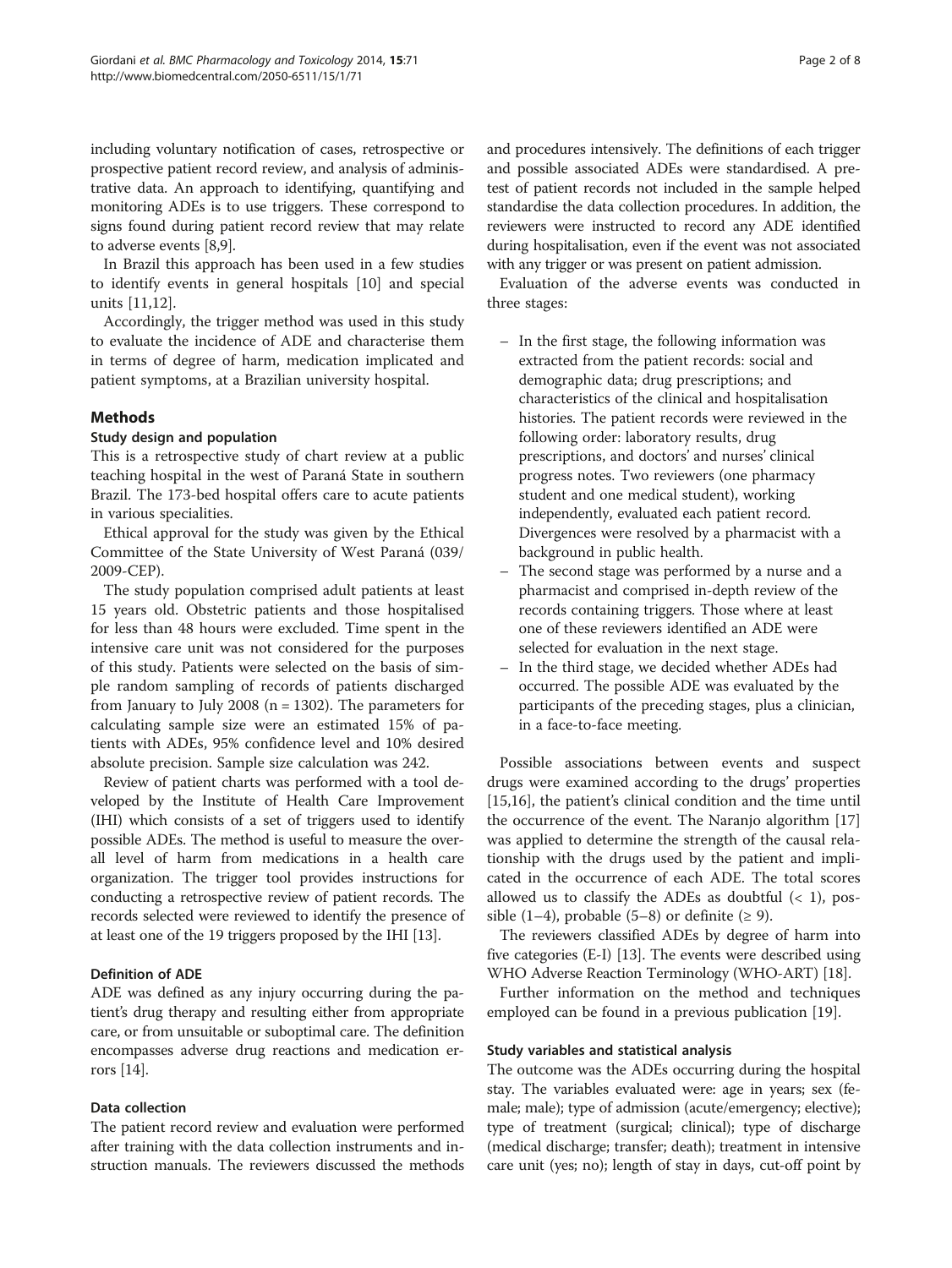mean =  $10.0$  (SD =  $12.2$ ) days (2-10 days; 11 or more days); hospitalisation cost by tercile (low; middle; high); Charlson index (0; 1–2; and 3–9); number of drugs used (1–9; 10 or more); and medical diagnoses.

Drugs were coded according to the first and second levels of the Anatomical Therapeutic Chemical (ATC) classification [\[20](#page-7-0)]. The probability of association of each drug class with ADEs was calculated by dividing the number of times the class was positively related to an event by the number of prescriptions of each class, and multiplying by 100.

Co-morbidities – including the primary and secondary diagnosis from the cover sheet and coded according to the 10th International Classification of Diseases (ICD-10) [[21](#page-7-0)], plus further co-morbidities identified from the progress sheets – were examined using the Charlson index [[22](#page-7-0)]. The index evaluates patient severity by the presence of the following clinical conditions: AIDS, cerebrovascular disease, congestive heart failure, connective tissue disease, dementia, myocardial infarction, peripheral vascular disease, peptic ulcer disease, chronic obstructive pulmonary disease, hemiplegia, cancer, diabetes mellitus (with or without chronic complications); and liver and/or kidney disease.

The indicators of ADE frequency were: incidence of patients with ADEs (number of patients with at least one new ADE/number of patients) and ADE rate per 100 patients (number of new ADEs/number of patients) with their respective confidence intervals (95% CI). Patients with and without ADE were compared in the bivariate analysis. To identify the drugs classes most often associated with events, the number of prescriptions of each class of drug was related to the number of events assigned to it. To perform this the number of prescriptions of each drug class associated to an ADE was divided by the number of prescriptions of the drug class.

In the descriptive statistical analysis, the continuous variables were expressed by mean and standard deviation, and the categorical variables, by percentages. The continuous variables were subjected to the Kolmogorov-Smirnov test to examine the assumption of normal distribution. To test the differences between patients with and without ADEs, bivariate analysis was performed considering the independent variables. Where appropriate, the T-Student, Chi-square and Fisher's Exact tests were performed to compare sub-groups.

Data were processed using EpiData 3.0 and Microsoft Office Access 2003, and analysed using the statistical packages SPSS 15.0 for Windows ® (SPSS Inc., Chicago, IL, U.S.A.) and R version 2.11.1.

# Results

# Characteristics of participants

The sample calculated comprised 242 patients. Of these there were nine losses, seven of which were considered replaceable (three patients received outpatient treatment and were not hospitalised; two remained in the ICU throughout their hospitalisation; one was an obstetric patient; and one spent less than 48 hours hospitalised). The other two losses were deemed irreplaceable (patient records not located). These hospitalisations comprised 238 patients, but two were re-admitted and these were considered independent events. Thus the final sample comprised 240 records of patients admitted between January and July 2008 (corresponding to 2408 patientdays), whose data were examined.

The primary diagnoses most often found included "injury, poisoning and certain other consequences of external causes", followed by "diseases of the digestive system" and "diseases of the circulatory system".

The patients' mean age was 50.8 years, very close to the median (50 years), and they were predominantly male (63.8%). In the study sample, most of the patients (79.6%) were acute or emergency admissions; approximately 62.0% received surgical treatment and 5.4% died. Seventy-five percent of the patients were hospitalised for less than 10 days and mean hospital stay was  $10.0$  (SD = 12.2) days. In the sample, 60.0% of the patients displayed no co-morbidities contributing to the Charlson index and 51.7% used, on average, 10 or more different drugs during their hospitalisation. In the bivariate analysis only long hospital stay and use of 10 or more drugs were associated with the occurrence of ADEs (p-value < 0.01) (Table [1\)](#page-3-0).

#### Incidence and rate of ADEs

A total of 44 ADEs were identified in 35 patient records, with 14.6% (95% CI 10.1-19.1) of patients presenting ADE and a rate of 18.3% (95% CI 13.4-23.2) ADEs per 100 patients. Of the 35 patients with ADEs, seven showed two or more events, with two of them showing three. Among the ADEs identified, two were not associated with the triggers (one was increased transaminases from use of phenytoin and the other was urinary retention from use of chlorpromazine). Two other events led to patient hospitalisation and did not enter into the analyses. In nine ADEs, identification was made possible by the presence of two or more triggers. One ADE, a skin rash, was identified by three different triggers: "antiallergics", "skin rash" and "abrupt discontinuation of medication".

#### Characteristics of ADEs

Using the Naranjo algorithm, 23 (52.3%) of the ADEs were classified as "possible" and 20 (45.4%), as "probable". In one case (2.3%), it was not possible to apply the algorithm.

As regards patient harm produced, 37 events (84.1%) were classified in category E, as involving temporary harm requiring intervention, and 4 (9.1%) in category F, as causing temporary harm and more extended hospital stay. Three (6.8%) events were classified as H, where the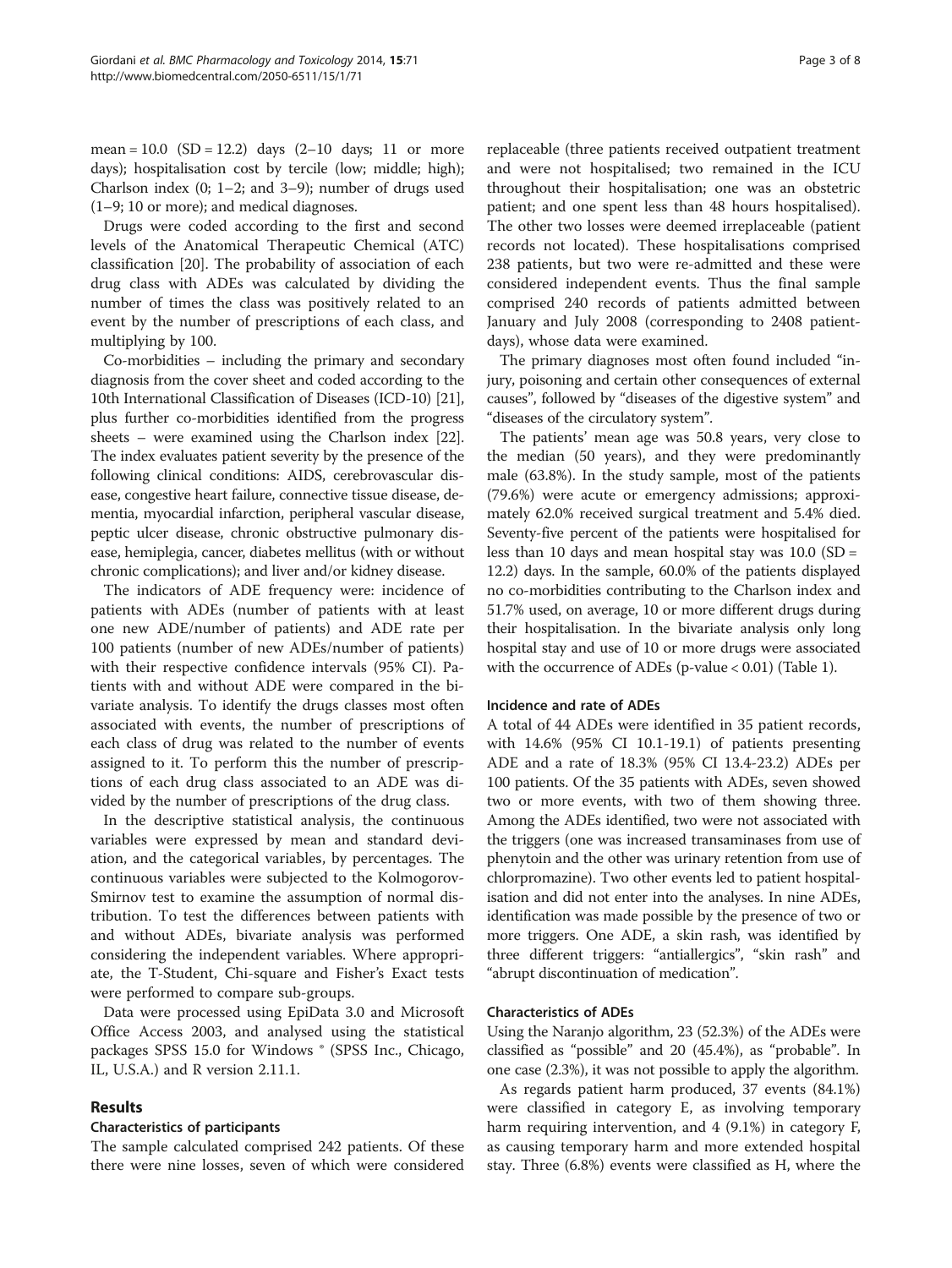| Variable                             | $(11021)$ at a b<br>Without<br><b>ADE</b> | ,,,,,,,,<br>With<br>ADE | Total<br>N (%) | P-value <sup>a</sup> |
|--------------------------------------|-------------------------------------------|-------------------------|----------------|----------------------|
|                                      | N (%)                                     | N (%)                   |                |                      |
| <b>Total</b>                         | 205                                       | 35                      | 240            |                      |
| Age in years                         |                                           | 50.6 (19.8) 51.6 (21.4) | 50.8 (20.0)    | 0.788                |
| Mean<br>(standard deviation)         |                                           |                         |                |                      |
| Sex                                  |                                           |                         |                |                      |
| Female                               | 71 (81.6)                                 | 16 (18.4)               | 87 (36.2)      | 0.208                |
| Male                                 | 134 (87.6)                                | 19 (12.4)               | 153 (63.8)     |                      |
| Nature of the admission              |                                           |                         |                |                      |
| Urgency/emergency                    | 162 (84.8)                                | 29 (15.2)               | 191 (79.6)     | 0.603                |
| Elective                             | 43 (87.8)                                 | 6(12.2)                 | 49 (20.4)      |                      |
| <b>Type of treatment</b>             |                                           |                         |                | 0.09                 |
| Surgical                             | 131 (88.5)                                | 17(11.5)                | 148 (61.7)     |                      |
| Clinical                             | 74 (80.4)                                 | 18 (19.6)               | 92 (38.3)      |                      |
| <b>Status of discharge</b>           |                                           |                         |                |                      |
| Discharged/transferred               | 195 (85.9)                                | 32 (14.1)               | 227 (94.6)     | 0.290                |
| Death                                | 10(76.9)                                  | 3(23.1)                 | 13 (5.4)       |                      |
| ICU                                  |                                           |                         |                |                      |
| Yes                                  | 11(84.6)                                  | 2(15.4)                 | 13(15.4)       | 0.933                |
| <b>No</b>                            | 194 (85.5)                                | 33 (14.5)               | 225 (94.6)     |                      |
| Length of stay <sup>b</sup>          |                                           |                         |                |                      |
| $\leq 10$ days                       | 164 (91.1)                                | 16(8.9)                 | 180 (75.0)     | < 0.001              |
| $> 10$ days                          | 41 (68.3)                                 | 19 (31.1)               | 60 (25.0)      |                      |
| Cost of hospitalisation <sup>c</sup> |                                           |                         |                |                      |
| Low                                  | 73 (90.1)                                 | 8(9.9)                  | 81 (33.8)      | 0.331                |
| Medium                               | 66 (82.5)                                 | 14 (17.5)               | 80 (33.8)      |                      |
| High                                 | 66 (83.5)                                 | 13 (16.5)               | 79 (32.9)      |                      |
| <b>Charlson index</b>                |                                           |                         |                |                      |
| 0                                    | 126 (87.5)                                | 18 (12.5)               | 144 (60.0)     | 0.084                |
| $1 - 2$                              | 55 (87.3)                                 | 8 (12.7)                | 63 (26.3)      |                      |
| $3-9$                                | 24 (72.7)                                 | 9(27.3)                 | 33 (13.8)      |                      |
| Number of drugs                      |                                           |                         |                |                      |
| $1 - 9$                              | 117 (94.4)                                | 7(5.6)                  | 124 (48.3)     | < 0.001              |
| 10 or more                           | 88 (75.9)                                 | 28 (24.1)               | 116 (51.7)     |                      |
| <b>Total</b>                         | 205                                       | 35                      | 240            |                      |

<span id="page-3-0"></span>Table 1 In-patient characteristics by occurrence of Adverse Drug Events (ADEs) at a Brazilian hospital

aUsing T-Student for comparing mean ages, Chi-square and Fisher's Exact tests for comparing categorical variables.

<sup>b</sup>Cut-off by mean (10.0).

<sup>c</sup>Categorised in tertiles.

harm demands intervention to keep the patient alive; these were hypoglycaemia, cardiac tamponade and oversedation.

Table [2](#page-4-0) describes the events. The most frequent were skin rash (8 events), where ranitidine figured prominently as the attributed drug, and nausea and vomiting (8 events)

associated mainly with the use of an opioid (nalbuphine) and anti-infectives. Severe events affecting other systems included prolonged hypoglycaemia, cardiac tamponade and bed fall.

The drug classes associated with the highest number of events were those used for the nervous system (15), anti-infectives for systemic use (13) and drugs used to treat problems of the alimentary tract and metabolism (10) and blood and blood forming organs (7), as a result of their being the most prescribed. The drug class most strongly associated with ADEs was antiparasitic products (12.5%). The drug sub classes most prescribed were analgesics, antibacterial for systemic use, antithrombotic agents and drugs for acid related disorders (Table [3](#page-5-0)). The drugs most commonly involved were nalbuphine (5), heparin (4), ranitidine (4), captopril (2), phenytoin (2), chlorpromazine (2), morphine (2), moxifloxacin (2), amphotericin B (2) and omeprazole (2).

#### **Discussion**

About on-sixth of inpatients were found to have experienced ADEs, at a mean rate of 18.3 ADEs per 100 patients. A meta-analysis of observational studies presented estimates of ADE according to the method of identification of events [\[23\]](#page-7-0). In two out of twenty five studies the events were identified by a similar set of triggers. One of them was conducted in the United States with six community hospitals and estimated a rate of 15.0 ADEs per 100 patients [\[24\]](#page-7-0). In the other study, researchers encountered in a Brazilian hospital a rate of 26.6 ADEs per 100 patients [[10](#page-7-0)]. Although the event rate in the last study is higher than ours the proportion of people with ADE estimated by the authors [[10](#page-7-0)] is similar, around 15%. Some characteristics of the study population and the hospital's profile may explain the differences. The differences in rates may be also attributed to staff education or case mix that may occur even when comparing data from a single country.

The characteristics of ADEs we focused on were patient symptoms and degree of harm. Rashes, nausea, vomiting, pruritus and dizziness accounted for almost half the events. The profile of ADEs identified in our study is similar to that identified in a study conducted in a tertiary care hospital in Northern Brazil, where skin was found to be the most commonly affected organ system. The gastrointestinal system was also among the three most affected of them [[25](#page-7-0)].

As regards degree of harm, most of the events resulted in temporary patient harm that required some intervention. Other studies also used the same source to classify ADEs, which is the National Coordinating Council for Medication Error Reporting and Prevention Index. They obtained similar proportions of events of lower degree of severity, 87% [[26\]](#page-7-0) and 79.9% [[8\]](#page-7-0). Life-threatening events were much less common, as in other studies [\[24](#page-7-0)].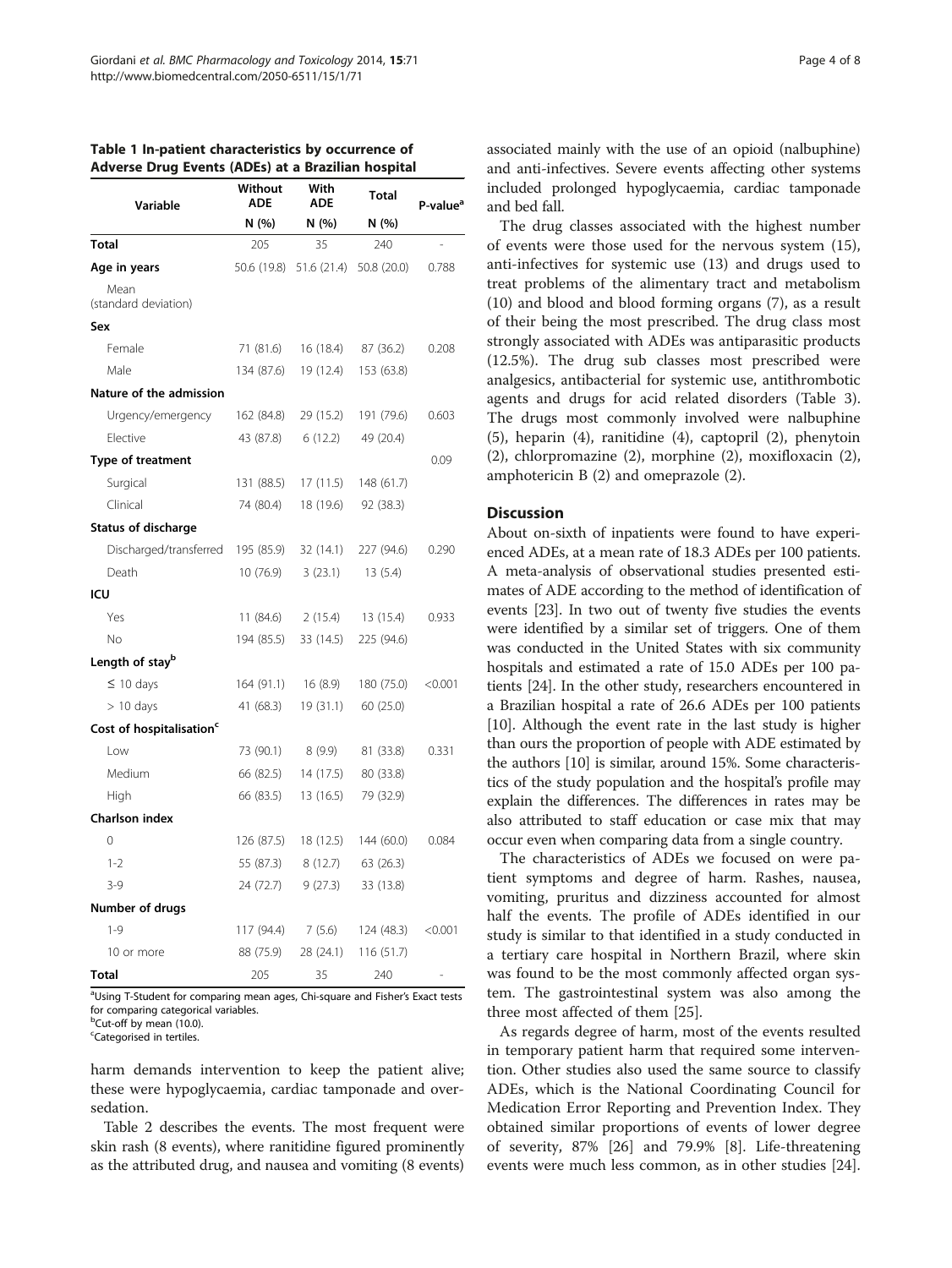| Description ADE <sup>a</sup>                  | Number of cases $(n = 44)$ | <b>Drugs</b>                                                                                                                                                    |  |
|-----------------------------------------------|----------------------------|-----------------------------------------------------------------------------------------------------------------------------------------------------------------|--|
| Rash                                          | 8                          | Ranitidine. Metronidazole. Cefazolin. Omeprazole. Morphine. Drug undetermined                                                                                   |  |
| Nausea and/or vomiting                        | 8                          | Nalbuphine. Amphotericin B. Omeprazole. Mannitol. Moxifloxacin                                                                                                  |  |
| Pruritus, rash, and dizziness                 | 4                          | Tenoxicam. Nalbuphine. Cefalotin                                                                                                                                |  |
| Bleeding (haemoptysis, bleeding<br>or melena) | $\overline{4}$             | Warfarin. Heparin. Omeprazole. Amitriptyline. Simvastatin. Heparin                                                                                              |  |
|                                               |                            | Acetylsalicylic acid. Heparin                                                                                                                                   |  |
| Somnolence                                    | 2                          | Chlorpromazine. Phenytoin                                                                                                                                       |  |
| Diarrhoea                                     | 2                          | Ampicillin + sulbactam. Lactulose                                                                                                                               |  |
| Tremor                                        | 2                          | Metoclopramide. Moxifloxacin                                                                                                                                    |  |
| Cardiac tamponade                             |                            | Heparin                                                                                                                                                         |  |
| Fall (from bed)                               |                            | Captopril. Hydrochlorothiazide                                                                                                                                  |  |
| Seizure                                       |                            | Methylprednisolone                                                                                                                                              |  |
| Pseudomembranous colitis                      |                            | Cefepime. Clarithromycin                                                                                                                                        |  |
| Hypoglycaemia                                 |                            | Insulin                                                                                                                                                         |  |
| Excessive sedation                            |                            | Midazolam                                                                                                                                                       |  |
| Other                                         | 8                          | Captopril. Furosemide. Nalbuphine, Morphine. Amphotericin B. Sulfamethoxazole +<br>trimethoprim. Cefepime. Fluconazole. Pentamidine. Phenytoin. Chlorpromazine. |  |

<span id="page-4-0"></span>Table 2 Adverse drug events (ADEs) and imputed drugs

<sup>a</sup>The events were described using WHO Adverse Reaction Terminology (WHO-ART).

We also identified events that required intervention to keep the patient alive, such as hypoglycemia, cardiac tamponade and over-sedation, related, respectively, to the use of insulin, heparin and midazolam.

In our sample, certain classes of drugs are intensively prescribed and also strongly associated with ADEs (i.e., return higher ratios of "related ADEs" to "number of prescriptions"), they were analgesics, antibacterials for systemic use, antithrombotic agents and drugs for acid-related disorders. Ranitidine is a drug from this last subclass, as it is a histamine H2 receptor antagonists, and serves to illustrate the problem.

Ranitidine was implicated in cases of rash. It was the most frequent event identified in our study. It was prescribed for 70% of patients, a value compatible with those found in the literature for use in therapy to suppress gastric acid production [[27,28\]](#page-7-0). We observed that, in most patients, ranitidine was being used as prophylactic medication rather than to treat gastrointestinal diseases. Stress ulcer prophylaxis has become an increasingly common practice for clinical patients, although there is little or no clinical evidence to support it [[27](#page-7-0)] and it can be considered unnecessary in 73% of cases [[28](#page-7-0)]. According to figures from this hospital, more than 50% of the ranitidine dispensed is for intravenous administration, which exposes the patients to unnecessary risk, because the injection route can cause local burning, itching, skin rash and vasculitis [\[15\]](#page-7-0).

The occurrence of ADEs is associated with the number of drugs used [\[5,25,29-31\]](#page-7-0). Our data corroborate that association: the likelihood of an ADE occurring was higher in users of 10 or more drugs than in those who used fewer drugs during their hospital stay (p value <0.001), although the analysis was not adjusted for confounders. When patients are seriously ill, it is often difficult to evaluate the degree of harm to be attributed to the number of prescribed drugs or to drug classes. In our study population, one patient suffered a bed fall during the hospital stay. Besides the fact that he was exposed to drugs likely to cause falls (captopril, hydrochlorothiazide), evaluation of the harm was jeopardised by the complexity of the patient's condition (serious traffic accident casualty).

Patients with longer hospital stays are exposed to greater likelihood of ADE than those hospitalised for up to nine days ( $p$  value <0.001). This finding is consistent with those of several previous studies [\[5](#page-7-0)]. Hence it is important draw attention to long-stay inpatients, because in addition to being prone to ADEs, the tendency is towards multiple events and more pronounced patient harm.

As longer hospital stays and use of more drugs are regarded as factors associated with ADEs, our findings may help physicians to identify at-risk patients and monitor them carefully. Moreover, to prevent ADES during hospital stay, the risk factors can be categorised according to opportunities for intervention, such as decreasing the number of drugs prescribed or adjusting the dose [[32](#page-7-0)].

This study has limitations in terms of the internal validity. The results of specific events should be analysed with caution because the sample size was calculated considering the estimated global incidence of ADEs. Thus, the frequency of specific events may reflect random variations and may be skewed.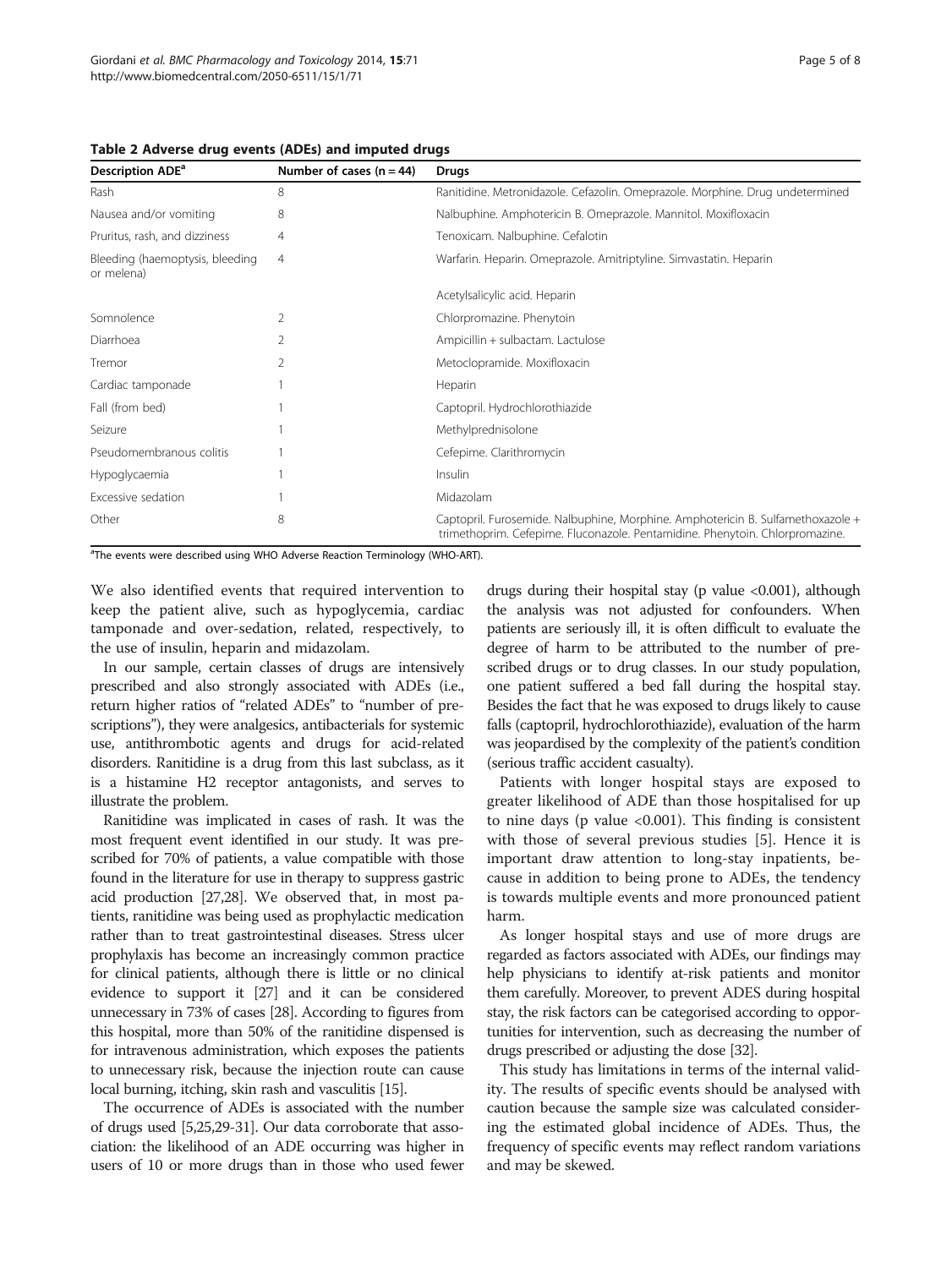| ATC code <sup>a</sup>                                 | <b>Number of prescriptions</b><br>of the drug class | Number of prescriptions of the drug<br>class associated with an ADE <sup>b</sup> | Proportion (%) |
|-------------------------------------------------------|-----------------------------------------------------|----------------------------------------------------------------------------------|----------------|
| A - Alimentary tract and metabolism                   | 478                                                 | 10                                                                               | 2.09           |
| A02 - Drugs for acid related disorders                | 197                                                 | $7\overline{ }$                                                                  | 3.6            |
| A03 - Drugs for functional gastrointestinal disorders | 182                                                 | $\mathbf{1}$                                                                     | 0.6            |
| $A06 -$ Laxatives                                     | 15                                                  | 1                                                                                | 6.7            |
| A10 - Drugs used in diabetes                          | 59                                                  | 1                                                                                | 1.7            |
| B - Blood and blood forming organs                    | 354                                                 | 7                                                                                | 2.0            |
| B01 - Antithrombotic agents                           | 228                                                 | 6                                                                                | 2.6            |
| B05 - Plasma substitutes and perfusion solutions      | 102                                                 | 1                                                                                | 1.0            |
| C - Cardiovascular system                             | 277                                                 | 5                                                                                | 1.8            |
| $CO3 - Diuretics$                                     | 69                                                  | 2                                                                                | 2.9            |
| C09 - Agents acting on the renin-angiotensin system   | 79                                                  | 2                                                                                | 2.5            |
| C10 - Lipid modifying agents                          | 28                                                  | $\mathbf{1}$                                                                     | 3.6            |
| H - Systemic hormonal prep, excluding sex hormones    | 44                                                  | 1                                                                                | 2.3            |
| H02 - Corticosteroids for systemic use                | 44                                                  | $\mathbf{1}$                                                                     | 2.3            |
| J - General antiinfectives for systemic use           | 405                                                 | 13                                                                               | 3.2            |
| J01 - Antibacterials for systemic use                 | 387                                                 | 10                                                                               | 2.6            |
| J02 - Antimycotics for systemic use                   | $\overline{7}$                                      | 3                                                                                | 42.9           |
| M - Musculo-skeletal system                           | 177                                                 | 1                                                                                | 0.6            |
| M01 - Antiinflammatory and antirheumatic products     | 168                                                 | 1                                                                                | 0.6            |
| N - Nervous system                                    | 566                                                 | 15                                                                               | 2.7            |
| N02 - Analgesics                                      | 419                                                 | 9                                                                                | 1.7            |
| N03 - Antiepileptics                                  | 40                                                  | 2                                                                                | 5.0            |
| N05 - Psycholeptics                                   | 82                                                  | 3                                                                                | 6.1            |
| N06 - Psychoanaleptics                                | 11                                                  | 1                                                                                | 9.1            |
| P - Antiparasitic products                            | 8                                                   | 1                                                                                | 12.5           |
| P01 - Antiprotozoals                                  | $\overline{2}$                                      |                                                                                  | 50.0           |
| Unclassified drug                                     | 9                                                   | 1                                                                                | 11.1           |
| <b>Total</b>                                          | 2499                                                | 54                                                                               | 2.2            |

<span id="page-5-0"></span>

|  |  | Table 3 Drug classes related to an adverse drug event (ADE), by anatomical therapeutic chemical classification (ATC) |  |
|--|--|----------------------------------------------------------------------------------------------------------------------|--|
|--|--|----------------------------------------------------------------------------------------------------------------------|--|

<sup>a</sup>The first and second level of the Anatomical Therapeutic Chemical Classification (ATC) associated with at least one ADE.

**bNumber of ADE-drugs is greater (54) than number of ADEs (44), because one drug can be associated with several ADEs.** 

Although the study is not large, we did succeed in observing values of the estimates that differed with statistical significance between patients with or without ADEs for the variables length of stay and number of medications in the bivariate analysis. However studies with larger samples should test the hypothesis of association.

The study was conducted at only one hospital, which makes external validity troublesome and places limitations on how far the results can be generalised. Nonetheless, they may be applied to other tertiary hospitals in medical schools in Brazil and in other countries.

We endeavoured to increase internal validity by using double data collection and assembling a team of researchers and health professionals to evaluate the cases. In order to improve objectivity, the method was applied at all stages by two independent reviewers, using a specific manual containing definitions and detailed descriptions of the procedures. Nonetheless, some subjectivity in identifying and interpreting triggers and events cannot be ruled out, as demonstrated in other retrospective patient record review studies [[33](#page-7-0)]. The double-blind evaluation performed here was not intended to assess inter-observer reliability, but rather to foster information completeness and improve validity of the information. The double evaluation process with two physicians of patient records to assess ADE is not more reliable than a record review process with one physician [[34\]](#page-7-0).

Poor quality of information in hospital records is a common problem in chart review-based research [\[35](#page-7-0)], but the choice of a teaching hospital possibly reduces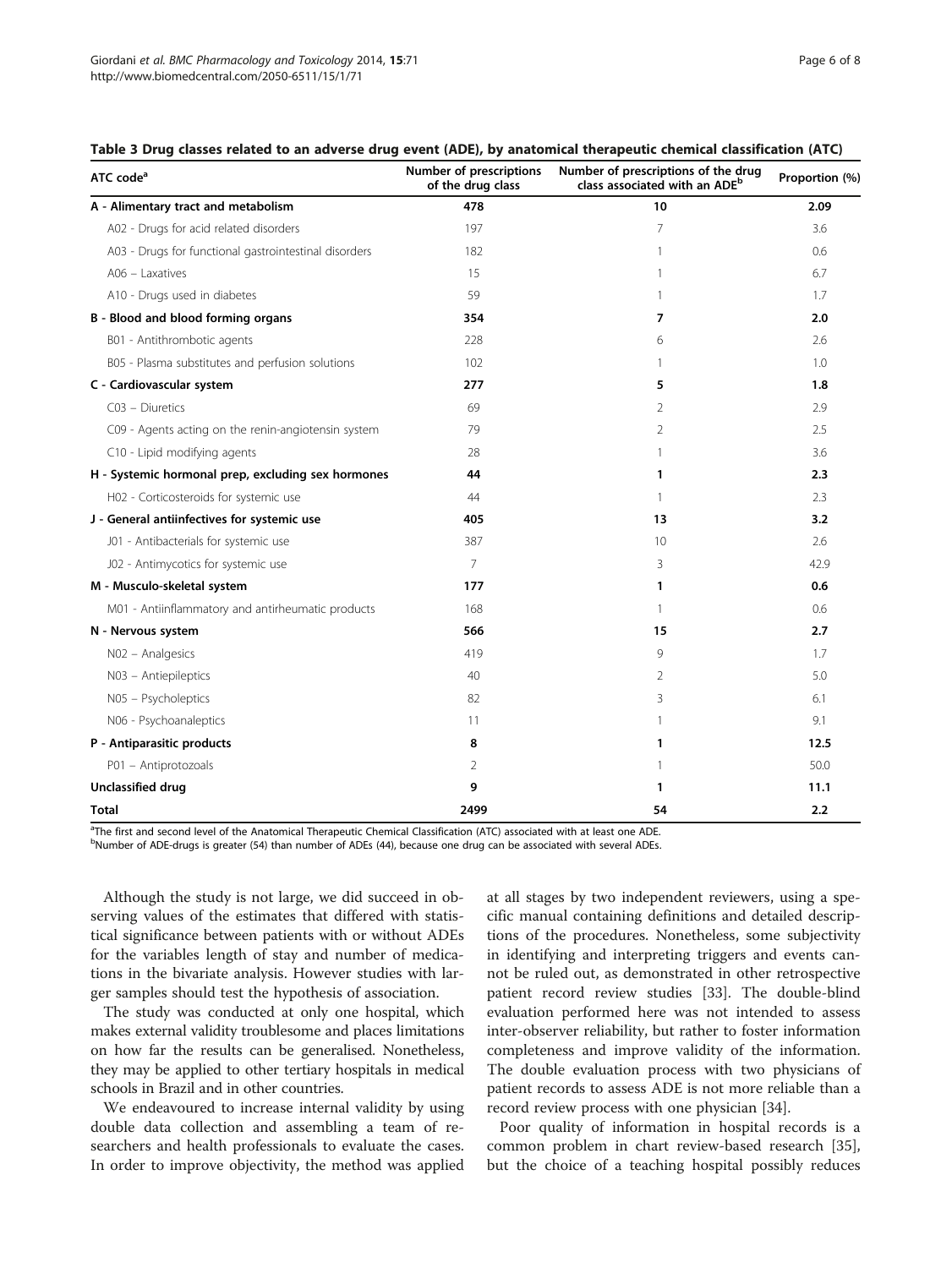<span id="page-6-0"></span>information bias. There were concerns about data completeness, however. Conspicuous gaps in the recorded information included race/ethnicity and occupation, which were missing from about 20% of patient records.

During application of the method, two events unrelated to the triggers were identified, one of them a case of increased blood transaminase levels resulting from use of phenytoin. Studies have shown that laboratory test results for transaminases levels can be effective triggers for detecting ADEs. Aspartate aminotransferase (AST) screening returns a positive predictive value between 0.01 and 0.23, and alanine aminotransferase (ALT), a value from 0 to 0.31 [[36](#page-7-0)]. The fact that, in our study, some ADEs were not found by triggers reinforces the idea that no single method captures every event that occurs in hospitals. This challenges managers and policy makers to test and harmonise different methods to address adverse events. The use of triggers to identify ADEs, when integrated with event monitoring, stimulated or unstimulated spontaneous reporting and other techniques, can be an important strategy for indicating possible shortcomings in the process of using medications for hospitalised patients.

According to Rozich [[8\]](#page-7-0) the trigger enables organisations to monitor longitudinally how ADE rates change in response to strategies designed to improve clinical safety [[8\]](#page-7-0). However, this strategy is nowadays mainly theoretical, since there are several obstacles to be overcome, among them: scant evidence of impact of ongoing strategies; the existence of different subcategories of drug adverse events requiring different improvement interventions; the fact that many common adverse events require more complex detection strategies [\[37,38](#page-7-0)].

The concept of ADE we used included drug adverse reactions (ADR) and errors. It does not conflict with the concept of ADR that sustains the algorithm used to determine the strength of the causal relationship with the drugs in our study and others [\[39-41](#page-7-0)]. Steady conceptual advances in the field of pharmacoepidemiology are permitting studies focussing primarily on occurrences of patient harm, regardless of whether or not such harm is associated with errors in therapeutic indication or drug administration. Besides, examining carefully the patient charts we did not identified any case of error like non adherence and subtherapeutic doses.

In 2013 Brazil's Ministry of Health launched a national patient safety programme [[42\]](#page-7-0). It hinges on engaging patients in health care, including the subject of 'patient safety' in undergraduate and postgraduate education, and increasing research. On this latter item, the programme specifies measuring harm, understanding the causes, identifying the solutions, assessing the impact and applying the evidence to assure safer patient care. Given that framework, we believe the results of

this study can help to call attention to the need of develop researchs aiming to estimate and characterize ADE and medication involved as well as the role of number of drugs prescribed for inpatients.

#### Conclusion

This study draws attention to the problem of ADE in hospitalized patients and offers a methodological alternative for future research in Brazil as well as other underdeveloped countries. Our results suggests that trigger tool may be useful to identify ADE in hospitals.

About 1/6 of the hospitalized patients in a teaching hospital showed adverse events what is, by itself, cause for concern. Although the events were classified as less serious in over 80% of cases, we also identified additional and more severe events that required intervention to keep the patient alive.

Analgesics, antibacterials for systemic use, antithrombotic agents, drugs for acid-related disorders should be used sparingly, because they are very often prescribed and associated with the highest numbers of events. These results should be examined with caution, as the number of ADE is small (44/240 patients). Increased number of prescribed drugs and greater period of hospitalization appear to favour the occurrence of these events but additional research should test this hypothesis.

#### Competing interests

The authors declare that they have no competing interests.

#### Authors' contributions

FG, MM and SR conceived and designed the study. FG collected data. FG, RS and MM performed data analysis. FG wrote the first draft of the manuscript. All authors contributed to the final draft of the manuscript and have read and approved of the final draft.

#### Acknowledgements

Studies were conducted with financial support from National Counsel of Technological and Scientific Development - CNPq (n° 471685/2007-0).

#### Author details

<sup>1</sup>Department of Epidemiology and Biostatistics, Institute of Community Health, Fluminense Federal University, Marquês de Paraná Street 303, Annex HUAP 3rd floor, Niterói, RJ 24033-900, Brazil. <sup>2</sup>Sérgio Arouca National School of Public Health, Oswaldo Cruz Foundation, Rio de Janeiro, Brazil.

#### Received: 27 November 2013 Accepted: 1 December 2014 Published: 13 December 2014

#### References

- 1. Davis P, Lay-Yee R, Schug S, Briant R, Scott A, Johnson S, Bingley W: Adverse events regional feasibility study: indicative findings. N Z Med J 2001, 114:203–205.
- 2. Baker GR, Norton PG, Flintoft V, Blais R, Brown A, Cox J, Etchells E, Ghali WA, Hébert P, Majumdar SR, O'Beirne M, Palacios-Derflingher L, Reid RJ, Sheps S, Tamblyn R: The Canadian adverse events study: the incidence of adverse events among hospital patients in Canada. CMAJ 2004, 170:1678–1686.
- 3. Mendes W, Martins M, Rozenfeld S, Travassos C: The assessment of adverse events in hospitals in Brazil. Int J Qual Health Care 2009, 21:279–284.
- 4. Cano FG, Rozenfeld S: Adverse drug events in hospitals: a systematic review. Cad Saude Publica 2009, 25(Suppl 3):S360–S372.